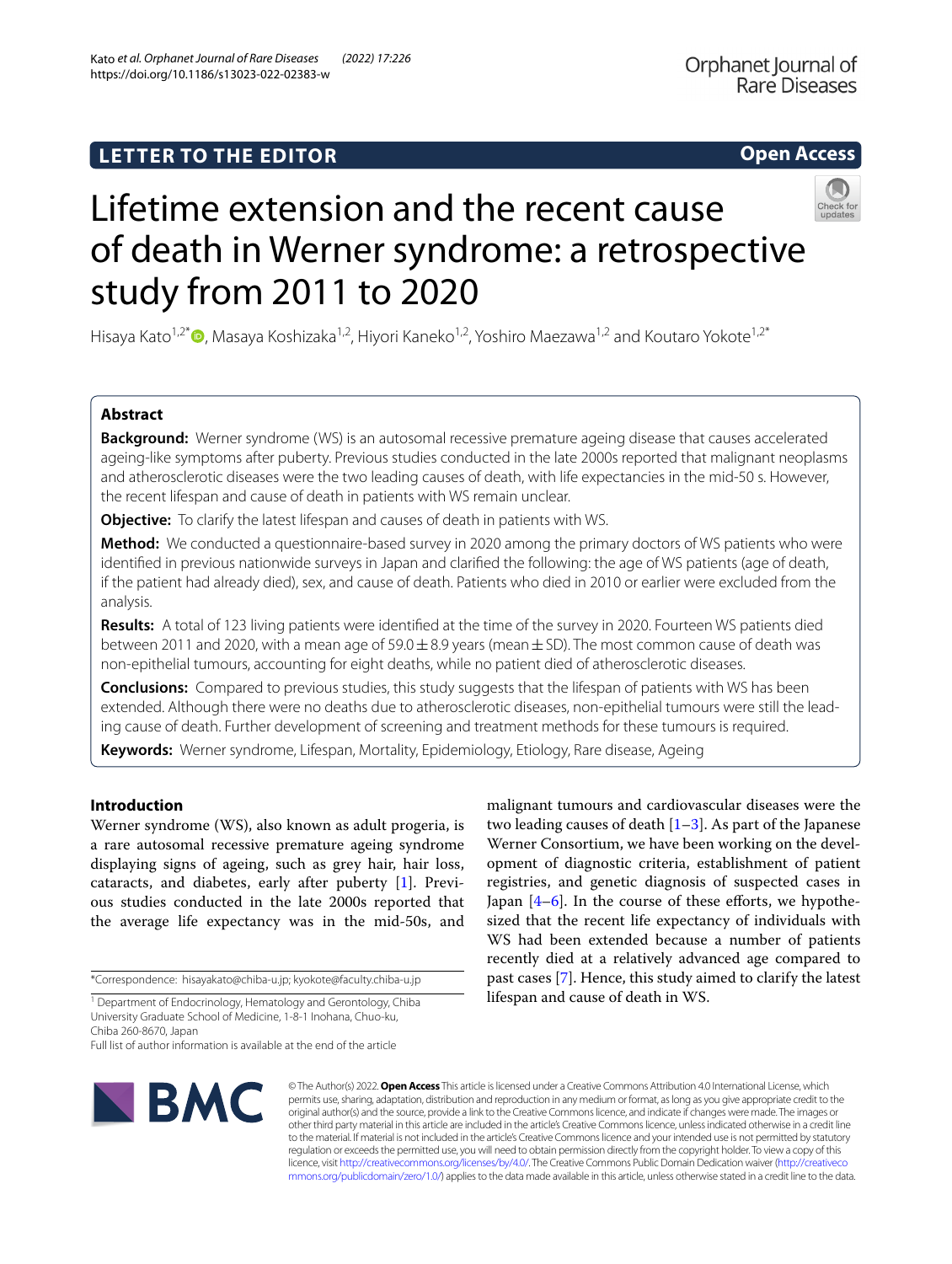#### **Materials and methods**

We conducted a questionnaire-based survey in 2020 among the physicians who were identifed as primary doctors of patients with WS in previous Japanese nationwide surveys and genetic tests  $[4-6, 8]$  $[4-6, 8]$  $[4-6, 8]$  $[4-6, 8]$ , to determine the following: the patient's age (at the time of death, if the patient had already died), sex, and cause of death. Those who died in 2010 or earlier were excluded from the analysis.

## **Results**

A total of 143 physicians were contacted for the survey, and 105 (73.4%) responded. At the time of the survey in 2020, 123 patients with WS were alive (61 males and 62 females) with a confrmed diagnosis according to the Japanese diagnostic criteria [\[4](#page-2-2)], and the mean age was 5[1](#page-1-0).9 $\pm$ 9.6 years (mean $\pm$ SD) (Table 1). The number and age of patients who died between 2011 and 2020 were 14 (5 males and 9 females) and  $59.0 \pm 8.9$  years (mean  $\pm$  SD), respectively. The causes of death were eight malignant non-epithelial neoplasms (including fve haematological malignancies) (Table [2\)](#page-1-1), three infections, two malignant epithelial neoplasms, and one unidentifed.

#### **Discussion/conclusion**

This study suggests that the life expectancy of WS patients has been extended. Studies conducted in 2006 and 2008 reported that the median lifespan was 54.3 years  $[1]$  $[1]$ , and the average lifespan was 55.0 years  $[3]$  $[3]$ . Also, the average age of patients who died between 1997 and 2006 was 51.8 years [[2\]](#page-2-4). In the present study, the mean age of patients who died between 2011 and 2020 was 59.0 years, suggesting a 4.0 to 7.2-year increase in the lifespan of patients with WS compared to the previous studies. This increase is higher compared to the increase in life expectancy at birth in the general population in Japan from 2006 (males, 79.0 years; females, 85.8 years) or 2008 (males, 79.3 years; females, 86.1 years) to 2020 (males, 81.6 years; females, 87.7 years)  $[9-11]$  $[9-11]$ . These results imply that there are some factors that have

#### <span id="page-1-0"></span>**Table 1** Summary of the results

<span id="page-1-1"></span>**Table 2** Breakdown of the malignancies that caused deaths

| <b>Diagnosis</b>             | <b>Number</b><br>οf<br>patients |
|------------------------------|---------------------------------|
| Non-epithelial malignancy    |                                 |
| MDS/AMI                      | 3                               |
| AMI                          |                                 |
| Non-gastric MALT lymphoma    |                                 |
| Fibrosarcoma                 |                                 |
| Osteosarcoma                 |                                 |
| Melanoma                     |                                 |
| <b>Epithelial malignancy</b> |                                 |
| Hepatocellular carcinoma     |                                 |
| Lung cancer                  |                                 |

specifcally improved the life expectancy of WS in addition to the general factors, such as healthcare improvement, which have contributed to lifespan extension in the general Japanese population.

Regarding the cause of death, Goto et al. previously reported in a retrospective study of patients with WS from 1917 to 2008 in Japan that cardiovascular diseases were the second leading cause of death, accounting for 30% of the total deaths [[3\]](#page-2-1). However, in the present study, there were no apparent deaths from atherosclerotic diseases such as myocardial infarction or stroke. Koshizaka et al. reported that only 2.5% of patients in the WS registry in 2020 had angina pectoris, myocardial infarction, or stroke  $[5]$  $[5]$ . They suggested that this decrease in prevalence compared to the WS nationwide study in 2009, which showed that 18.5% of patients with WS had angina pectoris, myocardial infarction, or stroke, might be due to the improved long-term control of metabolic risk factors such as dyslipidemia, hypertension, and diabetes with better treatment modalities that developed in recent decades. In addition, in a recent autopsy of a patient with WS who died at age 76, there were almost no atherosclerotic changes in the cerebral vessels and no stenosis in the coronary arteries

|                                                 | Mean age $\pm$ SD | <b>Number of patients</b> |
|-------------------------------------------------|-------------------|---------------------------|
| Patients with WS who were alive in 2020         | $51.9 \pm 9.6$    | 123 (male, 61)            |
| Patients with WS who died between 2011 and 2020 | $59.0 \pm 8.9$    | 14 (male, 5)              |
| <b>Causes of death</b>                          |                   |                           |
| Non-epithelial malignancy                       |                   | 8                         |
| Infection                                       |                   | 3                         |
| Epithelial malignancy                           |                   |                           |
| Unidentified                                    |                   |                           |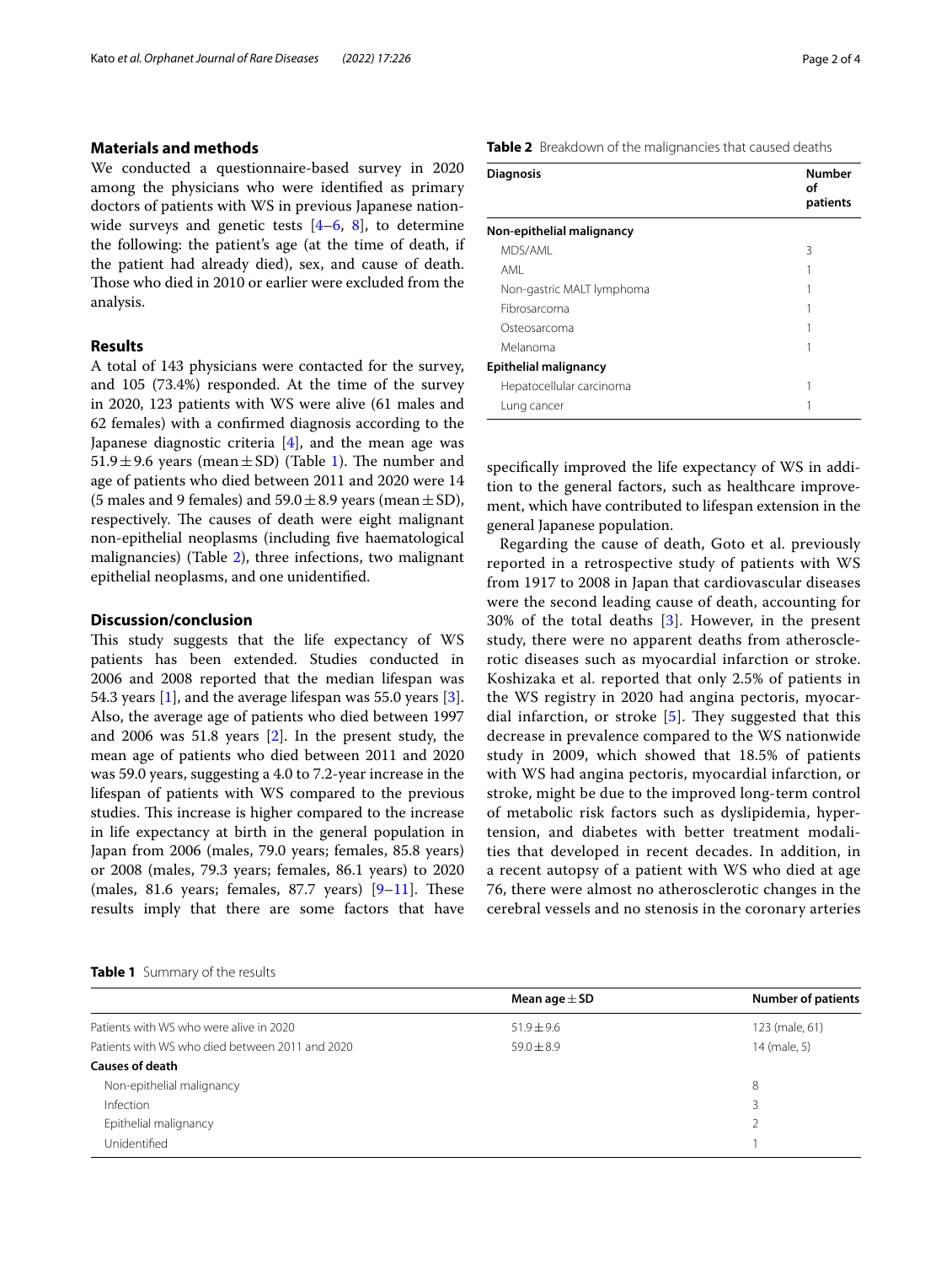[[7](#page-3-0), [12](#page-3-4)]. A number of other recent case reports have also shown that atherosclerotic changes were absent or slightly present  $[13, 14]$  $[13, 14]$  $[13, 14]$  $[13, 14]$ . These findings suggest that atherosclerotic diseases are being controlled in WS. This result is partially consistent with the trends in leading causes of death in the general Japanese population which showed a decrease in age-adjusted death rates of heart diseases per 100,000 population from 2005 (males, 83.7; females, 45.3) to 2019 (males, 62.0; females, 31.3) [[15](#page-3-7)]. However, heart disease was still the second leading cause of death in 2019, accounting for 15.0% of total deaths in Japan  $[16]$  $[16]$ . These facts indicate that atherosclerotic diseases in patients with WS are susceptible to general treatment and may not occur via a WS-specifc mechanism.

On the other hand, the incidence of malignancies, mainly non-epithelial tumours, remained problematic in our study, accounting for 71.4% (10 of 14 cases) of total deaths (Table [1](#page-1-0)). Goto et al. reported that the incidence ratio of non-epithelial to epithelial neoplasms was 1.5:1 in WS, which is remarkably higher than the usual ratio of 1:10  $\left[3\right]$ . Especially, haematological malignancies accounted for 17.6% of all neoplasms in WS cases from 1996 to 2008 [[3](#page-2-1)]. In another study, Lauper et al. reported in a systematic review that 9.3% of WS tumours were haematological malignancies [[17\]](#page-3-9). However, in the present study, 50% (5 of 10 cases) of the tumours that caused death were haematological malignancies (Table  $2$ ). These results indicate that managing haematological malignancies in patients with WS has become a substantial problem. In the general Japanese population, however, age-adjusted mortality rates of malignant neoplasms per 100,000 population decreased from 2005 (males, 197.7; females, 97.3) to 2019 (males, 149.5; females, 83.7) [\[15](#page-3-7)], while malignant neoplasms remained the leading cause of death in 2019, accounting for 27.3% of the total deaths [\[16\]](#page-3-8). Interestingly, while haematological tumour deaths have been declining as well (2005, 22.4 per 100,000; 2019, 19.5 per 100,000), their share of total tumour deaths have increased slightly (2005, 16.0%; 2019, 17.3%) [[18\]](#page-3-10). However, this prevalence is far smaller than the percentage of haematological tumour deaths in WS; tumour development in WS, unlike atherosclerotic disease, might depend on a WS-specifc mechanism [[19\]](#page-3-11).

In this study, we found an extension of the lifespan in patients with WS, which might be attributed to a decrease in the incidence of cardiovascular diseases. Although cardiovascular diseases are being controlled, malignant neoplasms account for the majority of deaths; therefore, efective screening and treatment strategies are required.

#### **Abbreviations**

WS: Werner syndrome; SD: Standard deviation; MDS: Myelodysplastic syndrome; AML: Acute myeloid leukaemia; MALT: Mucosa-associated lymphoid tissue.

#### **Acknowledgements**

Not applicable.

#### **Author contributions**

H. Kato, M.K., Y.M., and K.Y. designed the study; H. Kato and H. Kaneko collected the data; H. Kato analyzed the data and drafted the manuscript. All authors read and approved the fnal manuscript.

#### **Funding**

This work was supported by the Japan Society for the Promotion of Science (JSPS) KAKENHI, Grant Numbers JP20K16542 (H. Kato) and JP20H00524 (K.Y.); the Japan Agency for Medical Research and Development (AMED), Grant Number JP21bm0804016 (K.Y.); and the Ministry of Health, Labour and Welfare (MHLW) of Japan, Grant Number JPMH21FC1016 (K.Y.).

#### **Availability of data and materials**

The datasets used and analyzed during the current study are available from the corresponding author upon reasonable request.

#### **Declarations**

#### **Ethics approval and consent to participate**

This study protocol was reviewed and approved by the Ethics Review Committee, Chiba University Graduate School of Medicine, Japan, Approval Number M10153. This study has been granted an exemption from requiring written informed consent by the Ethics Review Committee, Chiba University Graduate School of Medicine, Japan.

#### **Consent for publication**

Not applicable.

#### **Competing interests**

The authors declare that they have no competing interests.

#### **Author details**

<sup>1</sup> Department of Endocrinology, Hematology and Gerontology, Chiba University Graduate School of Medicine, 1-8-1 Inohana, Chuo-ku, Chiba 260-8670, Japan. <sup>2</sup> Division of Diabetes, Metabolism and Endocrinology, Chiba University Hospital, 1-8-1 Inohana, Chuo-ku, Chiba 260-8670, Japan.

# Received: 2 February 2022 Accepted: 6 June 2022

#### **References**

- <span id="page-2-0"></span>Huang S, Lee L, Hanson NB, Lenaerts C, Hoehn H, Poot M, Rubin CD, Chen DF, Yang CC, Juch H, et al. The spectrum of WRN mutations in Werner syndrome patients. Hum Mutat. 2006;27(6):558–67.
- <span id="page-2-4"></span>Yokote K, Saito Y. Extension of the life span in patients with Werner syndrome. J Am Geriatr Soc. 2008;56(9):1770–1.
- <span id="page-2-1"></span>3. Goto M, Ishikawa Y, Sugimoto M, Furuichi Y. Werner syndrome: a changing pattern of clinical manifestations in Japan (1917–2008). Biosci Trends. 2013;7(1):13–22.
- <span id="page-2-2"></span>4. Takemoto M, Mori S, Kuzuya M, Yoshimoto S, Shimamoto A, Igarashi M, Tanaka Y, Miki T, Yokote K. Diagnostic criteria for Werner syndrome based on Japanese nationwide epidemiological survey. Geriatr Gerontol Int. 2013;13(2):475–81.
- <span id="page-2-5"></span>5. Koshizaka M, Maezawa Y, Maeda Y, Shoji M, Kato H, Kaneko H, Ishikawa T, Kinoshita D, Kobayashi K, Kawashima J, et al. Time gap between the onset and diagnosis in Werner syndrome: a nationwide survey and the 2020 registry in Japan. Aging-Us. 2020;12(24):24940–56.
- <span id="page-2-3"></span>6. Yamaga M, Takemoto M, Takada-Watanabe A, Koizumi N, Kitamoto T, Sakamoto K, Ishikawa T, Koshizaka M, Maezawa Y, Yokote K. Recent trends